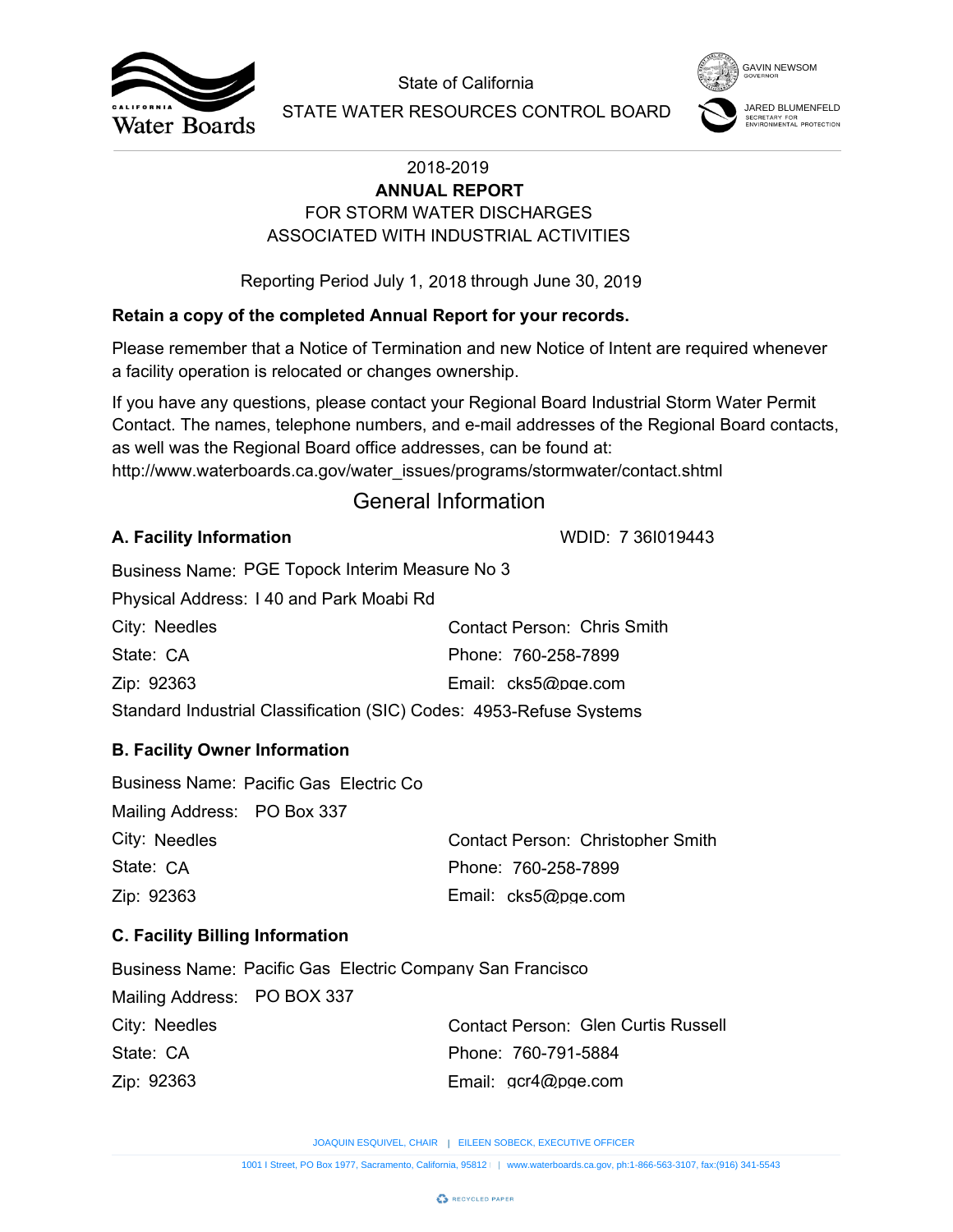



# Question Information

1. Has the Discharger conducted monthly visual observations (including authorized and unauthorized Non-Storm Water Discharges and Best Management Practices) in accordance with Section XI.A.1? EVERT YOUTHERN SOBECTS AND MOTHERN SOMETHED WORD 7 361019443<br>
Information<br>
and best Management Practices) in accordance<br>
tion.<br>
EILEN Management Practices) in accordance<br>
tion.<br>
with Section XI.A.2?<br>
tion.<br>
and Management 2018-2019<br>
18<br>
18<br>
18<br>
18<br>
18<br>
2018-2019<br>
2019-2019<br>
2019-2019<br>
2019-2019<br>
2019-2019<br>
2019-2019<br>
2019-2019<br>
2019-11, Summary of Explanation.<br>
2019-11, Summary of Explanation.<br>
2020-11, Summary of Explanation.<br>
2020-12, Al



If No, see Attachment 1, Summary of Explanation.

2. Has the Discharger conducted sampling event visual observations at each discharge location where a sample was obtained in accordance with Section XI.A.2?



 $Yes$   $|\times|$  No

If No, see Attachment 1, Summary of Explanation.

3. Did you sample the required number of Qualifying Storm Events during the reporting year for all discharge locations, in accordance with Section XI.B?

 $Yes$   $|\times|$  No

If No, see Attachment 1, Summary of Explanation.

4. How many storm water discharge locations are at your facility?

5

5. Has the Discharger chosen to select Alternative Discharge Locations in accordance with Section XI.C.3?





6. Has the Discharger reduced the number of sampling locations within a drainage area in accordance with the Representative Sampling Reduction in Section XI.C.4?





6.1. Has the Discharger reduced the frequency of sampling at the facility area in accordance with the Sample Frequency Reduction in Section XI.C.7?



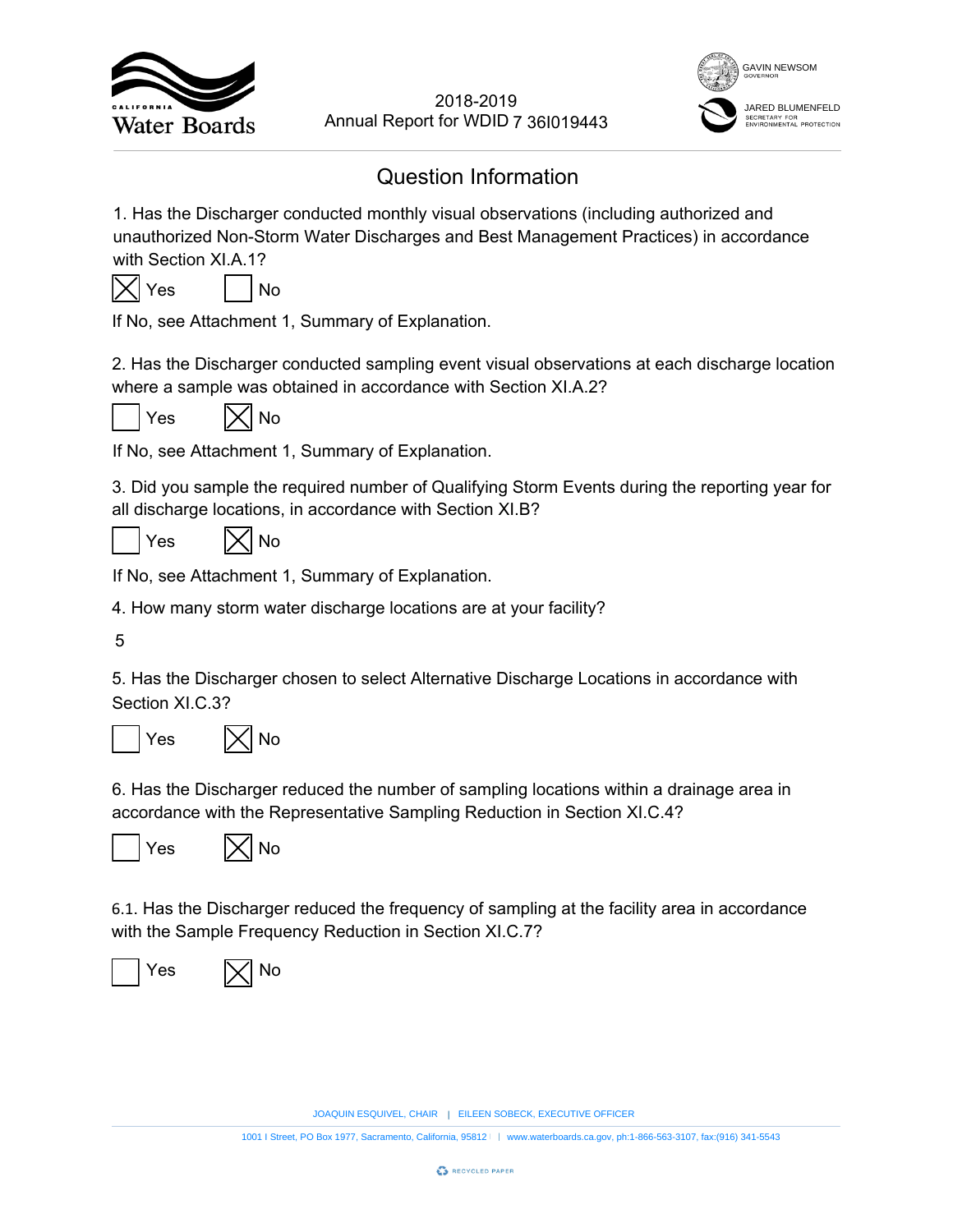



7. Permitted facilities located within an impaired watershed must assess for potential pollutants that may be present in the facility's industrial storm water discharge. Using the table below, populated based on the facility's location, indicate the presence of the potential pollutant at the facility. 7 36l019443<br>
rshed must asse<br>
eter discharge. U<br>
presence of the<br>
watershed. You<br>
n the SWPPP pc<br>
ne pollutants?<br>
b the<br>
tion XI.B.5?<br>
aluation during th<br>
d? 04/25/2019 2018-2019<br>
1001 Is Annual Report for WDID 7 361019443<br>
1001 Is conceded within an impaired watershed must assess for potential pollutants<br>
anti-<br>
and the final metallity's industrial stom water discharge. Using the table h

The facility is not located within an impaired HUC 10 watershed. You are not required to select any Industrial Pollutants. Skip Questions 8 and 9.

8. Has the Discharger included the above pollutants in the SWPPP pollutant source assessment and assessed the need for analytical monitoring for the pollutants?

|--|

| ≏ |  | N٥ |
|---|--|----|
|---|--|----|

If No, what date will the parameter(s) will be added to the SWPPP and Monitoring Implementation Plan?

9. Were all samples collected in accordance with Section XI.B.5?



If No, see Attachment 1, Summary of Explanation.

10. Has any contained storm water been discharged from the facility this reporting year?





If Yes, see Attachment 1, Summary of Explanation.

11. Has the Discharger conducted one (1) annual evaluation during the reporting year as required in Section XV?





If Yes, what date was the annual evaluation conducted? 04/25/2019

If No, see Attachment 1, Summary of Explanation.

JOAQUIN ESQUIVEL, CHAIR | EILEEN SOBECK, EXECUTIVE OFFICER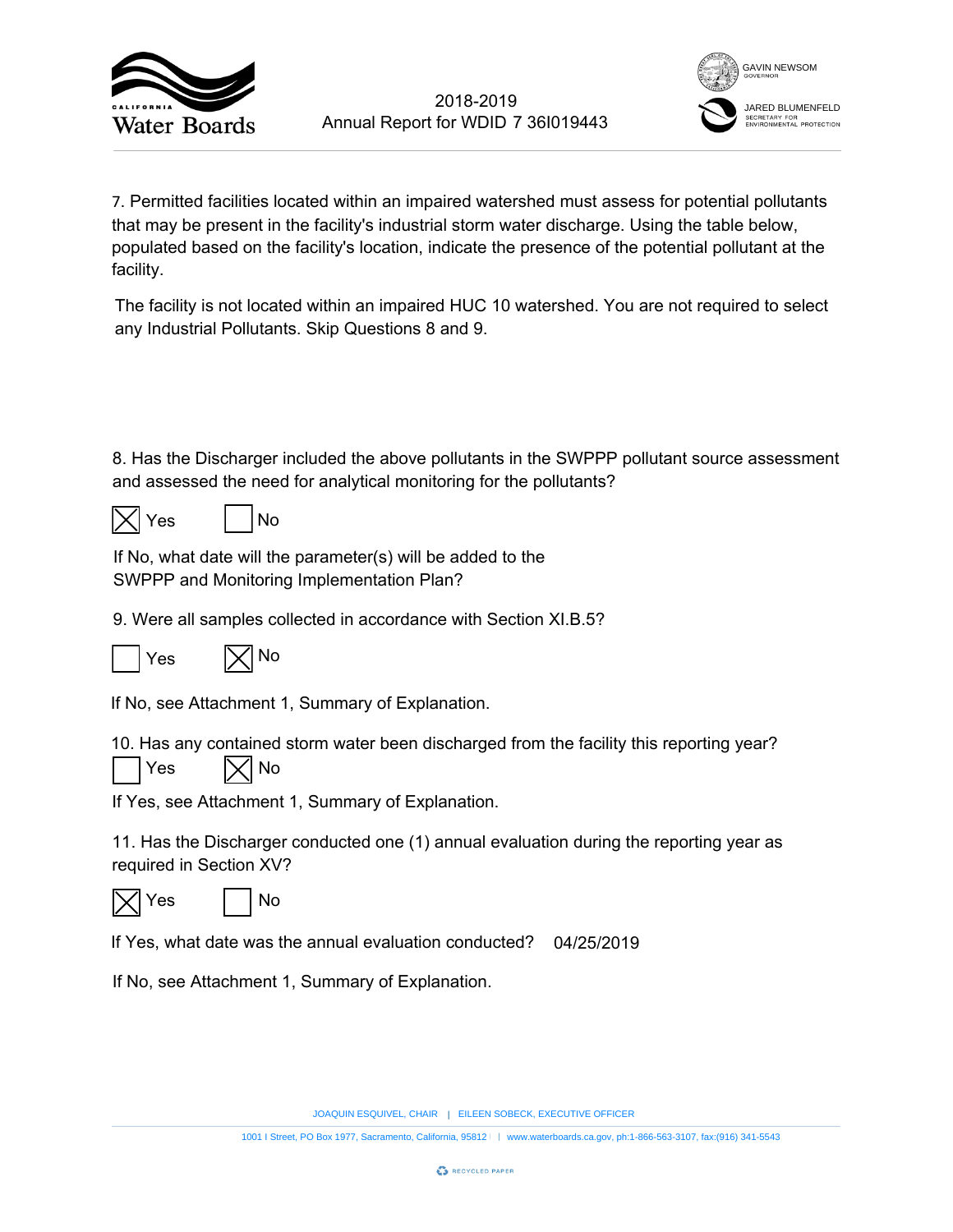



12. Has the Discharger maintained records on-site for the reporting year in accordance with XXI.J.3?



If No, see Attachment 1, Summary of Explanation.

If your facility is subject to Effluent Limitation Guidelines in Attachment F of the Industrial General Permit, include your specific requirements as an attachment to the Annual Report (attach as file type: Supporting Documentation).

## ANNUAL REPORT CERTIFICATION

I certify under penalty of law that this document and all attachments were prepared under the direction or supervision in accordance with a system designed to assure that qualified personnel propoerly gether and evaluate the information submitted. Based on my inquiry of the person or persons who manage the system, or those persons directly responsible for gathering the information, the information submitted is, to the best of my knowledge and belief, true, accurate, and complete. I am aware that there are significant penalties for submitting false information, including the possibility of fine and imprisonment for knowing violations. 7 36I019443<br>
The reporting year in accordance<br>
the reporting year in accordance<br>
the reporting of the Industria<br>
ERTIFICATION<br>
Ill attachments were prepared und<br>
designed to assure that qualified p<br>
the pirectly responsibl EXECUTIVE THE SURFACT CONDIDENT TO THE SURFACT THE SURFACT CONDIDENT TO THE SURFACT THE SURFACT THE SURFACT OF THE SURFACT OF THE SURFACT OF THE SURFACT CONDIDENT TO THE SURFACT OF DOCUMENTAL DRIVING THE DURING DRIVER THE 1001 I Street, PORT CHAIR STREET, PORT CHAIR STREET, PORT CHAIR STREET, PORT CHAIR STREET, PORT CHAIR STREET, PORT CONSIDERED, INCREDIBY THE STREET CALIFORNIA, THE CHAIR STREET CALIFORNIA, THE CHAIR STREET CALIFORNIA, FAIL

Printed Name:

Title: Site Operations Manager **Container Strutter Container 1** Date: 07/03/2019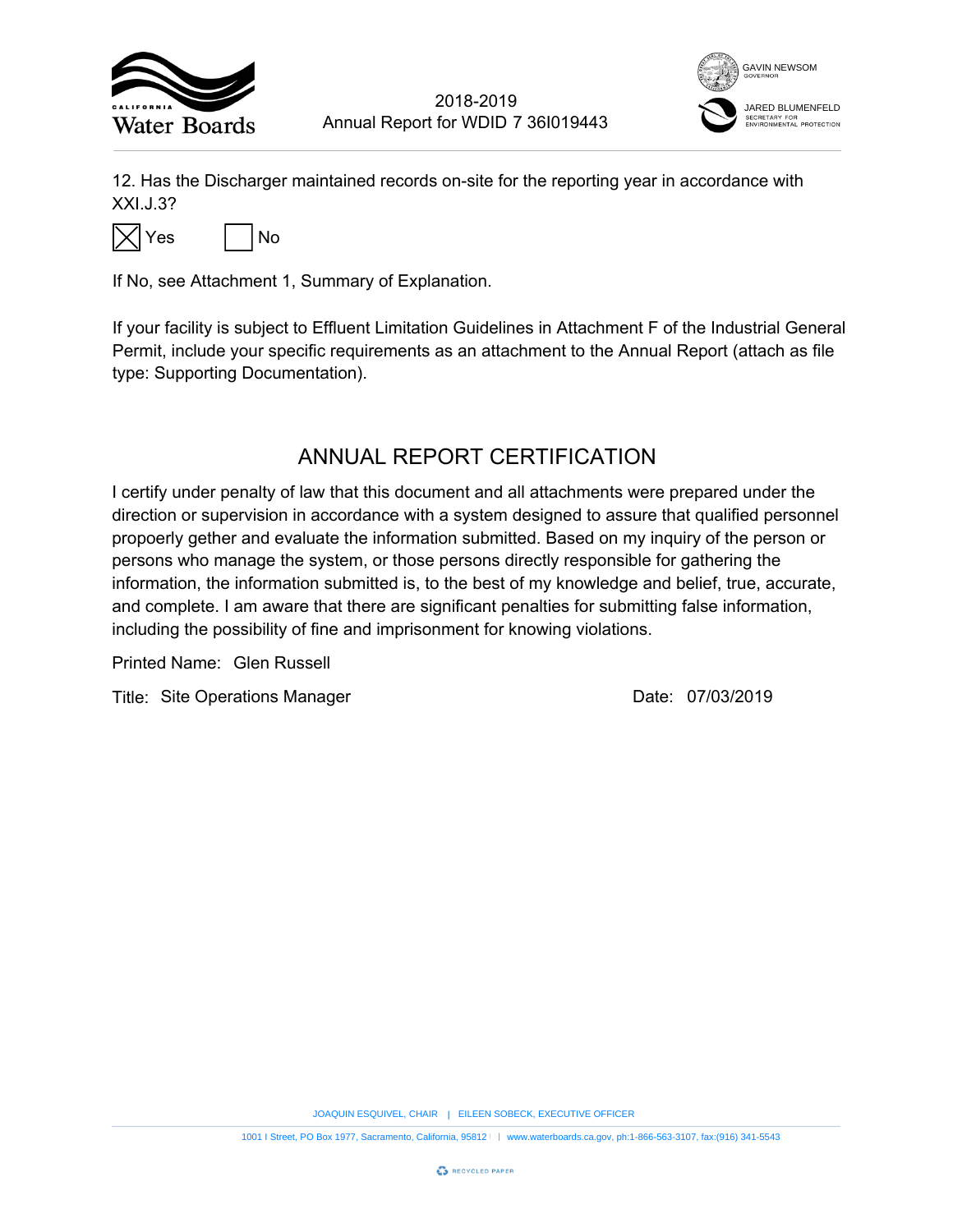#### 2018-2019

## **Annual Report for WDID 7 36I019443**

### **Summary of Explanations**

| <b>Explanation Question</b>   | <b>Explanation Text</b>                                                                                                                                                                                                                                                                                                                                                                                 |  |  |  |
|-------------------------------|---------------------------------------------------------------------------------------------------------------------------------------------------------------------------------------------------------------------------------------------------------------------------------------------------------------------------------------------------------------------------------------------------------|--|--|--|
| Question 2                    | There were no storm events that resulted in discharge of storm water from the site during the July<br>1, 2018 through June 30, 2019 reporting period. In general, discharge of storm water from the<br>facility did not occur due to the arid climate, drainage properties of soil at unpaved areas, and<br>pumping of storm water collected on the concrete treatment pad into the treatment facility. |  |  |  |
| Question 3                    | There were no storm events that resulted in discharge of storm water from the site during the July<br>1, 2018 through June 30, 2019 reporting period. In general, discharge of storm water from the<br>facility did not occur due to the arid climate, drainage properties of soil at unpaved areas, and<br>pumping of storm water collected on the concrete treatment pad into the treatment facility. |  |  |  |
| Question 9                    | There were no storm events that resulted in discharge of storm water from the site during the July<br>1, 2018 through June 30, 2019 reporting period. In general, discharge of storm water from the<br>facility did not occur due to the arid climate, drainage properties of soil at unpaved areas, and<br>pumping of storm water collected on the concrete treatment pad into the treatment facility. |  |  |  |
| <b>Summary of Attachments</b> |                                                                                                                                                                                                                                                                                                                                                                                                         |  |  |  |

| Summary of Attachments                            |                    |  |               |  |                   |
|---------------------------------------------------|--------------------|--|---------------|--|-------------------|
| <b>Attachment Type</b><br><b>Attachment Title</b> | <b>Description</b> |  | Date Unloaded |  | l Attachment Hash |